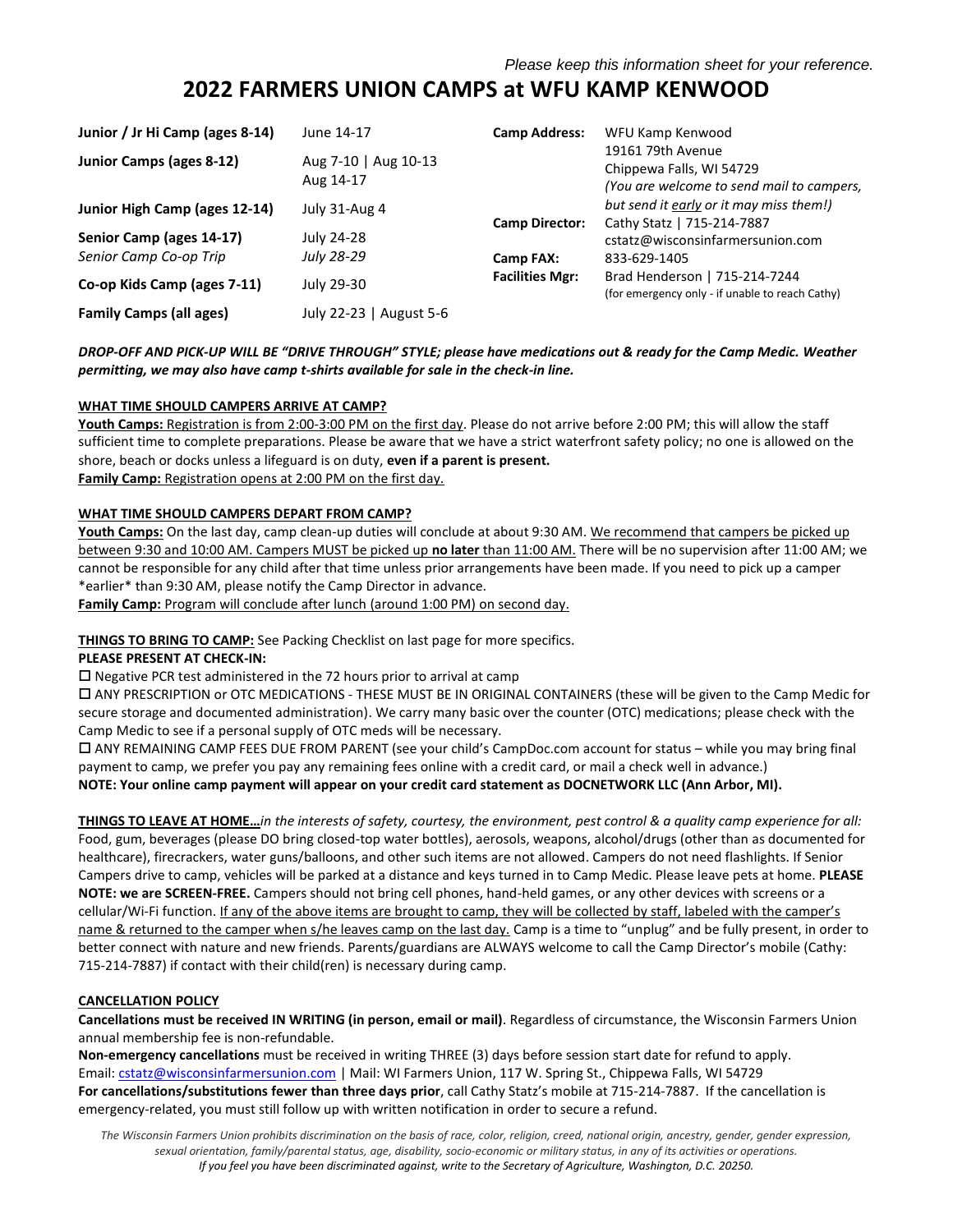## **WISCONSIN FARMERS UNION KAMP KENWOOD**

## **19161 79th Avenue Chippewa Falls, WI 54729**

(between Chippewa Falls and Cadott, just southeast of Lake Wissota State Park)

## **Camp Director's Mobile: 715-214-7887 (Cathy Statz)**

## *Facility Manager's Mobile: 715-214-7244 (in case of emergency only, if Cathy cannot be reached)*

Note: Lake roads can be busy in the summer months. Follow signs carefully and allow extra time. Also: on Hwy 29 in Chippewa County, there are two different exits for County X (each toward Lake Wissota State Park) depending on if you are driving eastbound or westbound. Exit numbers are noted below.

Cadott

 $\left(27\right)$ 

@2014 MapQuest - Portions @2014 TomTom

## **From the Rice Lake area (or northern Wisconsin)**

- Take Hwy 53 south (or Hwy 178 south)
- Exit onto County S east (left from the exit ramp)
- Just after you cross a bridge over Lake Wissota, turn right onto County O
- Follow County O until you see signs for County K; then continue on County K south
- Turn right on 82<sup>nd</sup> Avenue
- Drive about a mile and turn left on 195<sup>th</sup> Street
- Take a sharp right onto 79<sup>th</sup> Avenue (the WFU Kamp Kenwood driveway)

### **From the Madison area (or southern Wisconsin)**

**This route avoids summer congestion in the Eau Claire & Chippewa Falls area. If you choose to take I-94 all the way to Eau Claire instead, take 53 North at Eau Claire to Hwy 29 East, just south of Chippewa Falls. Follow directions for those travelling from Minneapolis/St. Paul or western Wisconsin from that point onward.**

- Take I-90/94 West; continue on I-94 West at Tomah
- Exit at Foster; go east on County HH (Exit #81)
- Just east of Foster, turn left or north on County KK/K
- Stay on Co. K and continue north through Fall Creek.
- At the town of Bateman, turn right/north at the Bateman Tavern, continuing on County K. Drive about 2 miles and watch for a steel-girder bridge. Shortly after the bridge, turn left on 78<sup>th</sup> Avenue
- After less than a ½ mile (at the T-intersection), turn right on 196<sup>th</sup> Street

 $[178]$ 

Chippewa Falls

 $\int$ 124

 $(53)53$ 

xing

Eau Clair

 $12$ 

• Keep going straight ahead onto 79<sup>th</sup> Avenue (the WFU Kamp Kenwood driveway)

Lake Wissota

## **From the Wausau area (or eastern Wisconsin)**

- Take Hwy 29 west
- In Chippewa County, after Cadott, take the County X exit (brown Lake Wissota State Park exit, Exit #87)
- At the town of Bateman, turn right/north on County K; go about 2 miles and watch for a steel-girder bridge. Shortly after the bridge, turn left on  $78<sup>th</sup>$  Avenue
- After less than a 1/2 mile (at the T-intersection), turn right on 196<sup>th</sup> Street
- Keep going straight ahead onto 79<sup>th</sup> Avenue (the WFU Kamp Kenwood driveway)

## **From Minneapolis/St. Paul (or western Wisconsin)**

- Take Interstate 94 East
- Take Hwy 29 East (toward Green Bay/Chippewa Falls)
- Continue on Hwy 29 (or take Business 29 if you wish to stop in town, since Hwy 29 bypasses Chippewa Falls)
- Just past Chippewa Falls, take the County X exit (brown exit sign for Lake Wissota State Park, Exit #80)
- Continue on County X to the town of Bateman
- At the town of Bateman, turn left/north on County K; go about 2 miles and watch for a steel-girder bridge. Shortly after the bridge, turn left on 78<sup>th</sup> Avenue
- After less than ½ mile (at the T-intersection), turn right on 196<sup>th</sup> Street
- Keep going straight ahead onto 79<sup>th</sup> Avenue (the WFU Kamp Kenwood driveway)